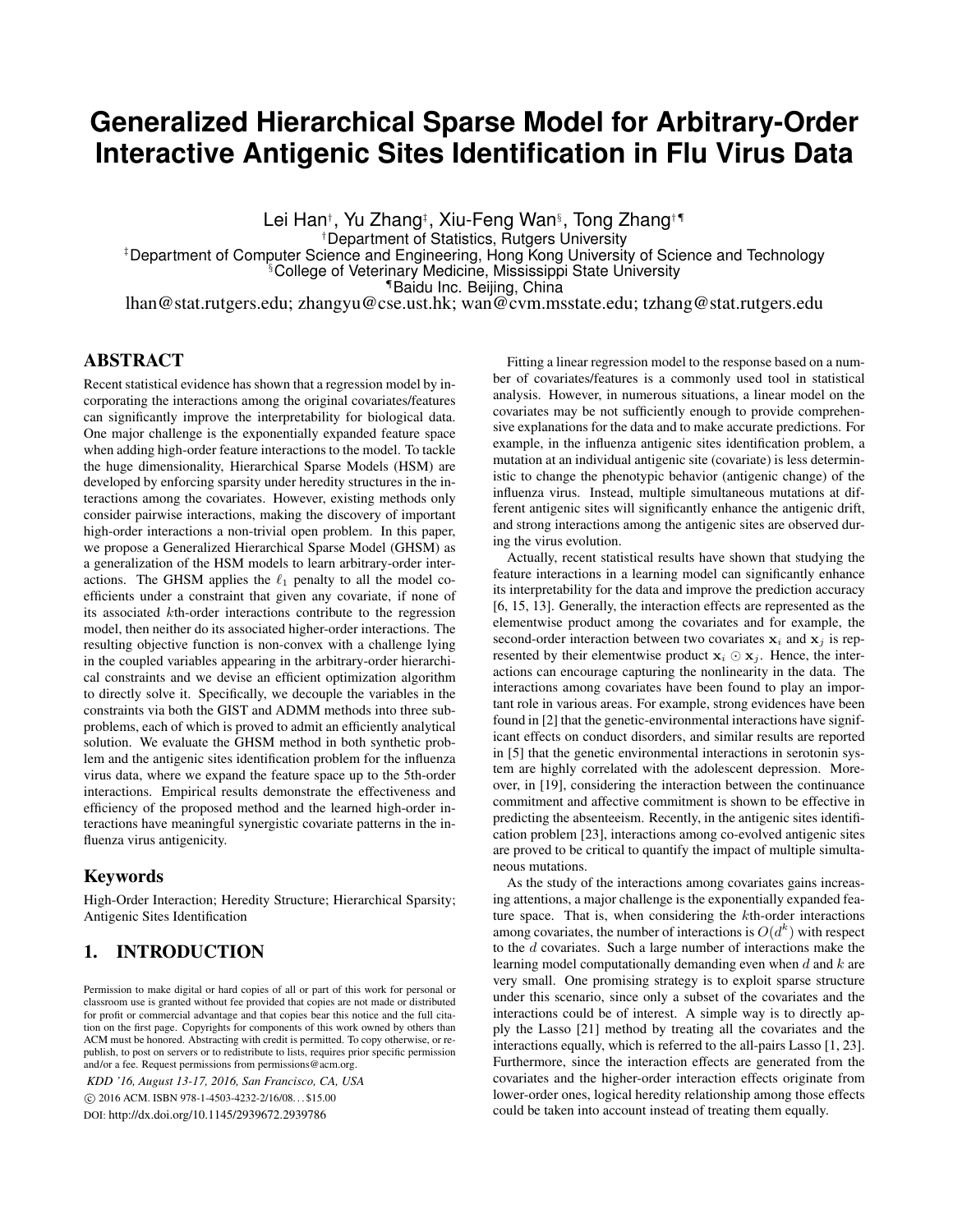In order to make use of the heredity structure, statisticians favor the sparsity which obeys certain logical heredity constraints, referring to the situation that if a set of parameters are estimated as zeros, then the set of its dependent parameters based on some certain heredity relationship should also be set to zeros. Accordingly, a number of Hierarchical Sparse Models (HSM) have been developed. For example, in [15], a convex Lasso-style method named VANISH is proposed by enforcing the *strong heredity* constraint for the second-order interactions that if a second-order interaction is added to the model, then both the corresponding covariates must be included as well. Consequently, many convex formulations, including the glinternet [11], GRESH [16], FAMILY [9], and the hierarchical sparse model [22], incorporate the strong heredity into the second-order interactions with the heredity structure achieved via the group sparsity [25], where the covariate and interactions restricted by a heredity constraint form a group. Similar considerations are discussed by [26, 24]. On the other hand, in contrast to those convex models, the SHIM method [3] adopts a non-convex formulation to achieve the strong heredity by decomposing the coefficient of each interaction into a product of the coefficients for the covariates. In addition to the strong heredity, there is another type of hierarchical relation, the *weak heredity*, which introduces a constraint that a pairwise interaction is considered if either of its corresponding covariates was included. Both the strong and weak heredity are investigated in [1] and an efficient algorithm to handle the weak heredity is introduced in [12].

So far, many interests have been focused on exploring the sparse heredity in the interaction model but none of them can deal with general hierarchies, since all of them study only the second-order interactions and their algorithms are particularly designed for the second-order interactions. On the other hand, there have been sufficient evidences to indicate that higher-order interactions are more important in many applications. For example, in psychological analysis, the third-order interactions among covariates have been shown to be important [4]. Specifically, in antigenicity analysis of influenza virus, a recent study on proteins of the H3N2 influenza virus shows that more than two of the amino acid positions could mutate simultaneously [17] and biological evidences in [14] also demonstrate that the co-evolved antigenic sites are more likely to be physically close in the 3D structure of the protein.

Unfortunately, due to the difficulty in defining and learning with the high-order heredity, we are unaware of any existing work that can deal with general hierarchies with the order of feature interactions larger than two and there is even no formal definition for the arbitrary-order heredity. In this paper, we propose a Generalized Hierarchical Sparse Model (GHSM) to tackle arbitrary-order interactions among features. We first introduce the definition of the *arbitrary-order heredity*, which makes an assumption that given any covariate, if none of its associated kth-order interaction effects contribute to a learning model, then neither do its associated higherorder interaction effects. Based on this definition, we formulate the GHSM model by applying the  $\ell_1$  penalty to all the coefficients under certain hierarchical chain constraints, which guarantee the arbitrary-order heredity. The resulting problem is non-convex and not easy to be optimized since the number of variables in the optimization problem increases dramatically when the order of interactions becomes bigger, which poses a computational challenge. To optimize the objective function, we use the GIST method [7] where the proximal operator is solved by the ADMM method. In the three subproblems of the ADMM method, the first two need to solve quadratic programming problems and the last one is a least square problem with a hierarchical chain constraint. After analysis, we show that all the three subproblems admit efficiently analytical

solutions. In the experiments, we evaluate the GHSM method in both synthetic problem and the antigenic sites identification problem in influenza virus data, and empirical results show that the GHSM method can capture meaningful synergistic covariate patterns, which can be well explained by biological knowledge.

#### 2. PRELIMINARIES

Throughout this paper, we use regular letters to denote scalars, bold-face and lowercase letters for vectors, and bold-face and uppercase letters for matrices or tensors. Suppose the data matrix for training is denoted by  $\mathbf{X} = (\mathbf{x}_1, \dots, \mathbf{x}_d) \in \mathbb{R}^{n \times d}$ , where n is the number of samples, d is the feature dimensionality, and  $x_i$ records the values for the *i*th covariate in the *n* data samples. The response vector is  $y \in \mathbb{R}^n$ . The second-order interaction models [15, 3, 1, 11, 12, 16, 9, 22] commonly consider the following regression model:

$$
\mathbf{y} = \sum_{i=1}^{d} \beta_i \mathbf{x}_i + \sum_{i \neq j}^{d} \phi_{i,j}(\mathbf{x}_i \odot \mathbf{x}_j) + \boldsymbol{\varepsilon},
$$
 (1)

where  $\odot$  denotes the elementwise product between vectors,  $\beta \in$  $\mathbb{R}^d$  with  $\beta_i$  as its *i*th element is the coefficient vector for the covariates,  $\mathbf{\Phi} \in \mathbb{R}^{d \times d}$  with  $\phi_{i,j}$  as its  $(i, j)$ th element is the coefficient matrix for the pairwise interaction effects, and  $\varepsilon \sim \mathcal{N}(0, \sigma^2 I)$  is a Gaussian noise vector. In the existing works, two types of heredity structure are considered for the second-order interactions, i.e. the strong heredity and the weak heredity, whose definitions are as follows:

strong heredity: 
$$
\phi_{i,j} \neq 0 \Longrightarrow \beta_i \neq 0
$$
 and  $\beta_j \neq 0$ ,  
or equivalently,

 $\beta_i = 0$  or  $\beta_j = 0 \Longrightarrow \phi_{i,j} = 0;$ weak heredity:  $\phi_{i,j} \neq 0 \implies \beta_i \neq 0$  or  $\beta_j \neq 0$ , (3) or equivalently,

 $\beta_i = 0$  and  $\beta_j = 0 \Longrightarrow \phi_{i,j} = 0$ .

Based on Eqs. (2) and (3), the HSM methods introduced in [1, 12], named as the strong and weak hierNet, explicitly enforce the heredity structure by adding inequality or symmetry constraints to the Lasso method as

strong hierNet: 
$$
\min_{\beta, \Phi} l(\beta, \Phi | \mathbf{X}, \mathbf{y}) + \lambda ||\beta||_1 + \frac{\lambda}{2} ||\Phi||_1
$$
 (4)  
s.t. 
$$
\Phi = \Phi^T, |\beta_i| \ge ||\Phi_{i, \cdot}||_1 \ \forall i \in \mathbb{N}_d;
$$
weak hierNet: 
$$
\min_{\beta, \Phi} l(\beta, \Phi | \mathbf{X}, \mathbf{y}) + \lambda ||\beta||_1 + \frac{\lambda}{2} ||\Phi||_1
$$
 (5)  
s.t.  $|\beta_i| \ge ||\Phi_{i, \cdot}||_1 \ \forall i \in \mathbb{N}_d$ ,

where  $l(\cdot)$  is a loss function based on Eq. (1),  $\lambda$  is a regularization parameter that controls the sparsity,  $\mathbb{N}_d$  denotes the set of integers  $\{1, \dots, d\}, \| \cdot \|_1$  denotes the  $\ell_1$  norm of a vector or matrix, and  $\Phi_i$ , denotes the *i*th row of  $\Phi$ . The only difference between problems (4) and (5) is the existence of the symmetry constraint on  $\Phi$ . It is not hard to see that the constraints in problems (4) and (5) can guarantee the strong and weak heredity defined in Eqs. (2) and (3). The strong and weak hierNet methods are representatives of the second-order HSM methods which are explicitly enforced to obey the heredity structure.

In the hierNet models, only the second-order interaction is considered. As discussed in the previous section, higher-order interactions are important to model the biological data. To the best of our knowledge, there is no work to even define the high-order interactions. In the next section, we will introduce our method to model the arbitrary-order interactions.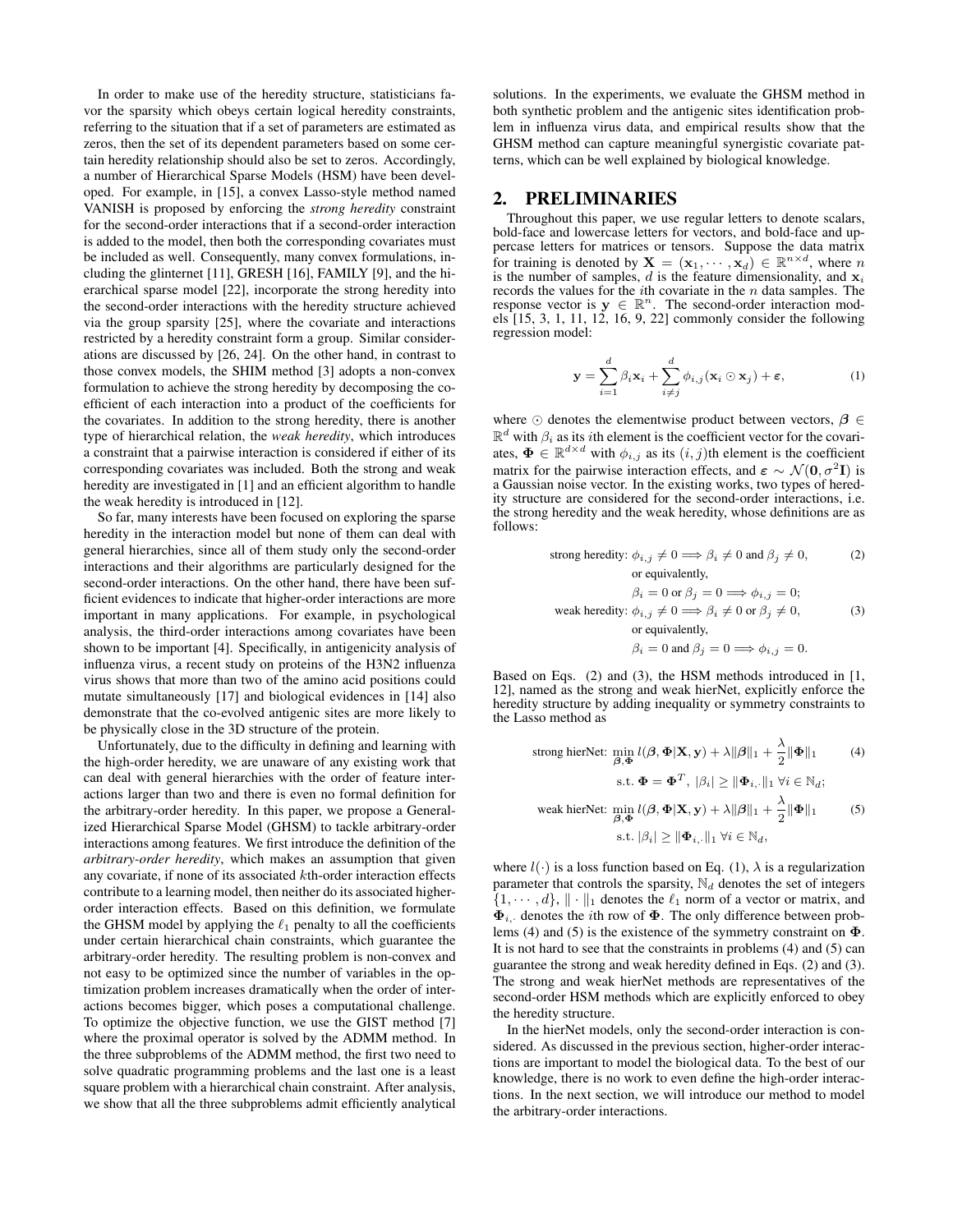## 3. THE GHSM

Here we consider up to the  $K$ th-order interactions among the covariates ( $K \ll d$ ), and the regression model is formulated as

$$
\mathbf{y} = \sum_{i=1}^{d} \theta_i^{(1)} \mathbf{z}_i^{(1)} + \sum_{i_1 < i_2}^{d} \theta_{\langle i_1, i_2 \rangle}^{(2)} \mathbf{z}_{\langle i_1, i_2 \rangle}^{(2)} + \cdots
$$
\n
$$
+ \sum_{i_1 < i_2 < \cdots < i_K}^{d} \theta_{\langle i_1, i_2, \cdots, i_K \rangle}^{(K)} \mathbf{z}_{\langle i_1, i_2, \cdots, i_K \rangle}^{(K)} + \varepsilon,
$$
\n(6)

where  $\mathbf{z}_i^{(1)} = \mathbf{x}_i$ ,  $\mathbf{z}_{\langle i_1, i_2, \dots, i_k \rangle}^{(k)} = \mathbf{x}_{i_1} \odot \mathbf{x}_{i_2} \odot \dots \odot \mathbf{x}_{i_k}$  denotes a data vector for the kth-order interaction corresponding to  $\langle i_1, \cdots, i_k \rangle$ , an interaction index  $\langle i_1, \cdots, i_k \rangle$ , where  $i_1 < \cdots <$  $i_k$ , is an index to uniquely indicate the interaction among the covariates  $i_1, \dots, i_k, \theta^{(k)} \in \mathbb{R}^{\binom{d}{k}}$  for  $k = 1, \dots, K$  is a vector of length  $\binom{d}{k} = \frac{d!}{k!(d-k)!}$  with  $\theta^{(k)}_{\langle i_1,\dots,i_k\rangle}$  as its element corresponding to the index  $\langle i_1, \cdots, i_k \rangle$ . In Eq. (6), each interaction term only corresponds to one model coefficient and hence the number of model parameters is reduced from  $O\left(\sum_{k=1}^K d^k\right)$  to  $O\left(\sum_{k=1}^K {d \choose k}\right)$ .

## 3.1 Arbitrary-Order Heredity

Based on the regression model in Eq. (6), we will define the arbitrary-order heredity in this section. We first introduce some notations. For  $i_1 < \cdots < i_k$  and  $j \notin \{i_1, \cdots, i_k\}, \langle i_1, \cdots, i_k \rangle$ ∪j and  $j$  ∪  $\langle i_1, \cdots, i_k \rangle$  are the indices for the interaction effect among covariates  $i_1, \dots, i_k$  and j, which adds j into  $\langle i_1, \dots, i_k \rangle$ by preserving the ascending order. Similarly,  $\langle i_1, \dots, i_k \rangle$  defines the index by removing the element j from  $\langle i_1, \dots, i_k \rangle$ , where  $j \in \{i_1, \cdots, i_k\}.$ 

If we follow the concept of the strong and weak heredity for the second-order case in Eqs. (2) and (3), a straightforward definition for the strong arbitrary-order heredity can be formulated as

$$
\theta^{(k)}_{\langle i_1,\dots,i_k\rangle} \neq 0 \Longrightarrow \forall j \in \{i_1,\dots,i_k\}, \ \theta^{(k-1)}_{\langle i_1,\dots,i_k\rangle \setminus j} \neq 0, \ (k \geq 2),
$$

or equivalently,

$$
\theta_{\langle i_1,\dots,i_k\rangle}^{(k)}=0\Longrightarrow \forall j\not\in \{i_1,\dots,i_k\},\ \theta_{\langle i_1,\dots,i_k\rangle\cup j}^{(k+1)}=0,(k\geq 1).
$$

Similar extension can be made for the weak heredity for arbitraryorder case as well. Unfortunately, the above definition will lead to  $\sum_{k=1}^{K-1} {d \choose k}$  constraints if the interactions up to the Kth-order are considered, which makes the problem intractable to be solved.

So, in order to represent the heredity structure in arbitrary-order case, we propose a more concise and intuitive definition as follows. First we define an ordering of the elements in  $\boldsymbol{\theta}^{(k)}$  in a way following the index principle in Table 1. That is, the 1st element in  $\theta^{(k)}$ indicates the element with the interaction index  $\langle 1, \cdots, k - 1, k \rangle$ , the 2nd element in  $\boldsymbol{\theta}^{(k)}$  indicates the one with the interaction index  $\langle 1, \dots, k-1, k+1 \rangle$ , and so on. Based on this ordering, we define  $e_i^{(k)} \in \mathbb{R}^{\binom{d}{k}}$  as a  $0/1$  binary vector for the *i*th covariate where if i appears in an interaction index of  $\boldsymbol{\theta}^{(k)}$ , then the corresponding element in  $e_i^{(k)}$  is set to 1 while the rest entries in  $e_i^{(k)}$  are 0.

Then we introduce the definition for the arbitrary-order heredity.

DEFINITION 1 (ARBITRARY-ORDER HEREDITY). *Given the regression model in Eq. (6), when up to the* K*th-order interactions among the covariates*  $(K \geq 2)$  *are considered, the heredity among the* K *orders is defined as*

$$
\mathbf{e}_i^{(k)} \odot \boldsymbol{\theta}^{(k)} = \mathbf{0} \Longrightarrow \mathbf{e}_i^{(k+1)} \odot \boldsymbol{\theta}^{(k+1)} = \mathbf{0}, \ \forall i \in \mathbb{N}_d, \ k \in \mathbb{N}_{K-1}.
$$

In Definition 1, for any covariate  $i$ , if none of its associated  $k$ thorder  $(k < K)$  interaction terms contribute to the regression model,



Figure 1: A pictorial illustration of the relationship among the strong, weak and arbitrary-order heredity.

then neither do its associated higher-order interaction terms. The arbitrary-order heredity poses constraints on sets of variables associated with each covariate  $i$  instead of each individual interaction coefficient and hence it only leads to  $(K - 1)d$  constraints, whose size is much smaller than  $\sum_{k=1}^{K-1} {d \choose k}$ , which is the size of constraints induced by the straightforward strong arbitrary-order heredity discussed before, making the learning model have much lower complexity as we will see later.

When  $K$  is set to 2, it is easy to see that the arbitrary-order heredity in Definition 1 degenerates to the strong heredity in Eq. (2) and hence the arbitrary-order heredity is a generalization of the strong second-order heredity. Fig. 1 gives an example to explain the relationship among the strong, weak and arbitrary-order heredity where the circle denotes the coefficient of a covariate '1', ovals denote the coefficients of the interactions involving the covariates '1', and the red arrows indicate the heredity. From the figure, we see that when  $K = 2$ , the top 2 layers in the arbitrary-order heredity degenerates to the strong heredity structure by eliminating the redundancy among the model coefficients.

## 3.2 The Model

Based on Eq. (6) and Definition 1, we formulate the GHSM model for up to the  $K$ th-order interactions as

$$
\begin{aligned}\n\min_{\Theta} \ L(\Theta) + \sum_{k=1}^{K} \frac{\lambda}{\alpha^k} \|\theta^{(k)}\|_1, & (7) \\
\text{s.t. } |\theta_i^{(1)}| \geq \|e_i^{(2)} \odot \theta^{(2)}\|_1 \geq \cdots \geq \|e_i^{(K)} \odot \theta^{(K)}\|_1, & i \in \mathbb{N}_d,\n\end{aligned}
$$

where  $\lambda$  and  $\alpha$  are two regularization parameters controlling the sparsity and the decay in the coefficients for interactions of different orders,  $\Theta$  denotes the set of parameters  $\{\boldsymbol{\theta}^{(k)}\}_{k=1}^K$ , and  $L(\cdot)$ is a loss function for regression such as the square loss defined as  $L(\Theta) = \frac{1}{2} ||\mathbf{y} - \sum_{k=1}^{K} \sum_{i_1 < \cdots < i_k}^{d} \theta_{\langle i_1, \cdots, i_k \rangle}^{(k)} \mathbf{z}_{\langle i_1, \cdots, i_k \rangle}^{(k)} ||_2^2$  where  $\|\cdot\|_2$  denotes the  $\ell_2$  norm of a vector. In problem (7), the constraints associated with each covariate  $i$  have a chain of inequality constraints, which contains  $(K-1)$  inequality constraints and there are a total of d chains. It is easy to see that these constraints achieve the arbitrary-order hierarchy in Definition 1.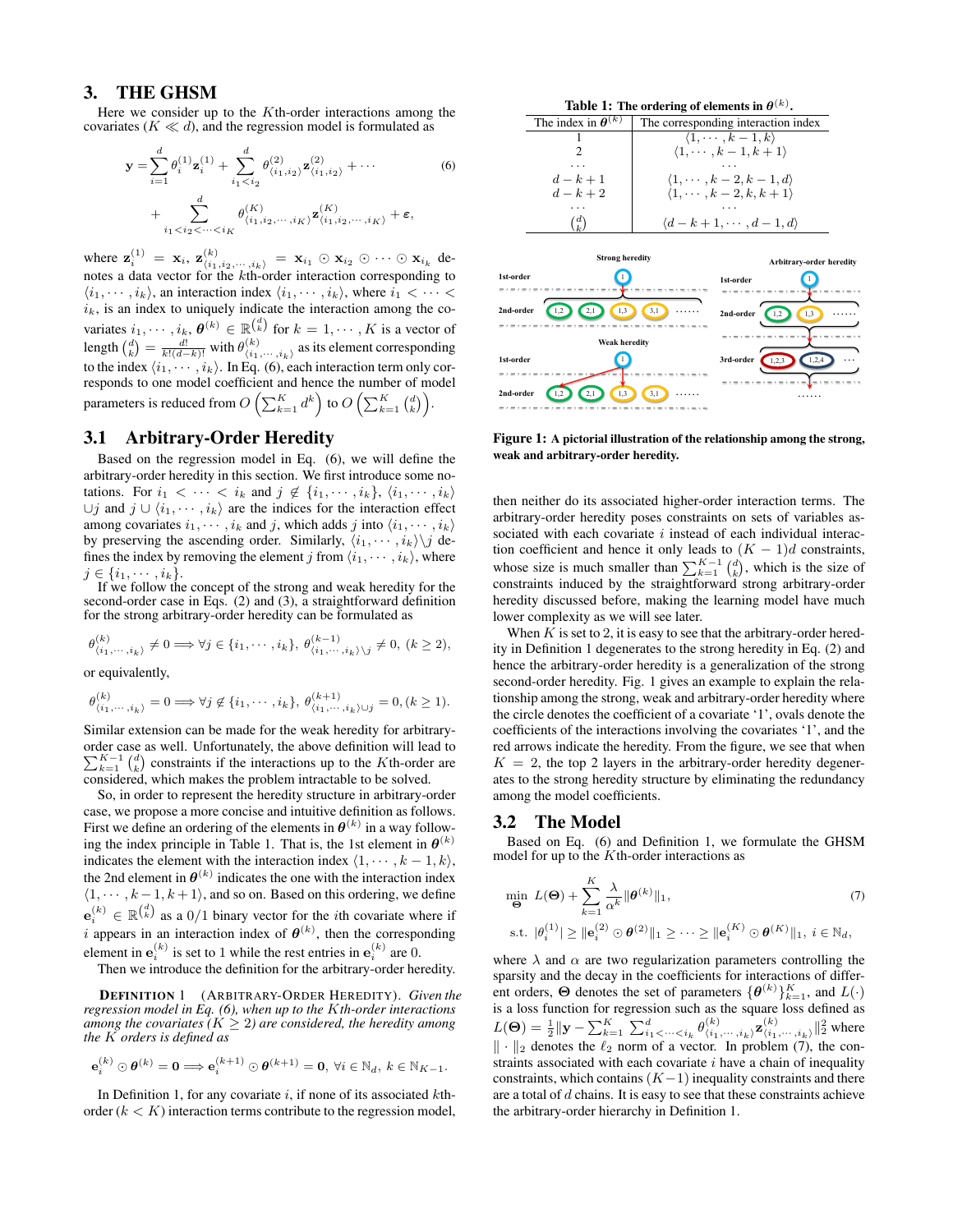Problem (7) is non-convex due to the chains of inequality constraints. Moreover, the variables are coupled in different chains of constraints, e.g., the variable  $\theta_{(1,2,3)}^{(3)}$  appears in three chains associated with the covariates 1, 2, 3 respectively, which makes the problem more complex. In the next section, we propose an efficient algorithm to solve problem (7).

## 4. OPTIMIZATION ALGORITHM

In this section, we introduce the optimization algorithm to solve problem (7). The main idea is to combine proximal gradient methods and the ADMM. Since problem (7) is non-convex, we adopt the GIST method [7] whose entire algorithm is shown in Algorithm 1. We define  $r(\Theta)$  as

$$
r(\theta) = \begin{cases} \sum_{k=1}^{K} \frac{\lambda}{\alpha^{k}} \|\theta^{(k)}\|_1 & \text{if the constraint in Eq. (7) is satisfied;} \\ +\infty, & \text{otherwise.} \end{cases}
$$

Then, the proximal operator at the  $(t + 1)$ th iteration in the GIST method solves the following problem:

$$
\Theta^{(t+1)} = \arg\min_{\Theta} \frac{\tau_t}{2} \sum_{k=1}^{K} \|\theta^{(k)} - \mathbf{v}^{(k)}\|_2^2 + r(\Theta),\tag{8}
$$

.

where  $[\theta^{(k)}]^{(t)}$  denotes the estimation of  $\theta^{(k)}$  in the tth iteration,  $\mathbf{v}^{(k)} = [\boldsymbol{\theta}^{(k)}]^{(t)} - \frac{1}{\tau_t} \nabla_{\boldsymbol{\theta}^{(k)}} L(\boldsymbol{\Theta}^{(t)}), \nabla_{\boldsymbol{\theta}^{(k)}} L(\boldsymbol{\Theta}^{(t)})$  denotes the gradient of  $L(\Theta^{(t)})$  with respect to  $\theta^{(k)}$  at  $\Theta^{(t)}$  and it can be easily computed as  $[\mathbf{Z}^{(k)}]^T (\sum_{k'=1}^K \mathbf{Z}^{(k')} \boldsymbol{\theta}^{(k')} - \mathbf{y})$  for  $k \in \mathbb{N}_K$ ,  $\mathbf{Z}^{(k)} \in \mathbb{R}^{n \times {d \choose k}}$  is the matrix containing all the *k*th-order interaction effects, and  $\tau_t$  is a step size determined via a line search method by satisfying the following condition:

$$
F(\mathbf{\Theta}^{(t+1)}) \le F(\mathbf{\Theta}^{(t)}) - \frac{\varphi \tau_t}{2} \sum_{k=1}^{K} \|[\boldsymbol{\theta}^{(k)}]^{(t+1)} - [\boldsymbol{\theta}^{(k)}]^{(t)}\|_2^2, \quad (9)
$$

where  $F(\Theta) = L(\Theta) + r(\Theta)$  and  $\varphi$  is a constant in (0, 1). Then, the GIST algorithm iteratively solves the proximal problem (8) until convergence.

Algorithm 1 The GIST algorithm for solving problem (7).

**Input: X**, **y**,  $K$ ,  $\epsilon = 10^{-4}$ ; Output: Θ; 1: Initialize  $\Theta^{(0)}$ ,  $\eta > 1$ ,  $0 < \tau_{min} < \tau_{max}$ ,  $\varphi \in (0, 1)$ ,  $t = 0$ ; 2: repeat<br>3:  $\tau_t \in$ 3:  $\tau_t \in [\tau_{min}, \tau_{max}];$ <br>4: **repeat** 4: repeat<br>5: Solv 5: Solve the proximal problem (8) with  $\Theta^{(t)}$  and  $\tau_t$ ; 6:  $\tau_t = \eta \tau_t$ ;<br>7: **until** condition until condition  $(9)$  is satisifed; 8:  $t = t + 1;$ 9: until  $F(\Theta^{(t)}) - F(\Theta^{(t+1)}) < \epsilon$ ; 10:  $\hat{\Theta} = \Theta^{(t)}$ ;

## 4.1 Solving The Proximal Problem

The key problem in Algorithm 1 is to solve the proximal problem (8). Since  $r(\cdot)$  is an extended real-value function, problem (8) can be reformulated as

$$
\min_{\Theta} \frac{\tau}{2} \sum_{k=1}^{K} \|\theta^{(k)} - \mathbf{v}^{(k)}\|_{2}^{2} + \sum_{k=1}^{K} \frac{\lambda}{\alpha^{k}} \|\theta^{(k)}\|_{1},
$$
\n(10)

$$
\text{s.t. } |\theta_i^{(1)}| \geq ||\mathbf{e}_i^{(2)} \odot \boldsymbol{\theta}^{(2)}||_1 \geq \cdots \geq ||\mathbf{e}_i^{(K)} \odot \boldsymbol{\theta}^{(K)}||_1 \ \forall i \in \mathbb{N}_d,
$$

where we omit the iterative index  $t$  for notational simplicity. Problem (10) is still non-convex due to the chains of inequality constraints. However, the following theorem shows that problem (10) admits an equivalently convex formulation.<sup>1</sup>

**THEOREM** 1. Let  $\bar{\theta}^{(k)} = |\theta^{(k)}|$ , where the operator  $|\cdot|$  de*notes the elementwise absolute operator on a vector. Then problem (10) is equivalent with the following convex optimization problem:*

$$
\min_{\bar{\theta}^{(1)}, \dots, \bar{\theta}^{(K)}} \frac{\tau}{2} \sum_{k=1}^{K} \|\bar{\theta}^{(k)} - \bar{\mathbf{v}}^{(k)}\|_{2}^{2},
$$
\n
$$
\text{s.t. } \bar{\theta}_{i}^{(1)} \geq [\mathbf{e}_{i}^{(2)}]^T \bar{\theta}^{(2)} \geq \dots \geq [\mathbf{e}_{i}^{(K)}]^T \bar{\theta}^{(K)}, \forall i \in \mathbb{N}_d,
$$
\n
$$
\bar{\theta}^{(k)} \geq 0, \forall k \in \mathbb{N}_K,
$$
\n(11)

*where* 1 *denotes a column vector of all ones with appropriate size,*  $\bar{\mathbf{v}}^{(k)} = |\mathbf{v}^{(k)}| - \frac{\lambda}{\alpha^k \tau} \mathbf{1}$ , and  $\succeq$  denotes the elementwise 'no smaller *than' operator. The solution of problem (10) can be obtained as*  $\boldsymbol{\theta}^{(k)} = \text{sign}(\mathbf{v}^{(k)}) \odot \boldsymbol{\bar{\theta}}^{(k)}$  for  $k \in \mathbb{N}_K$ , where  $\text{sign}(\cdot)$  is the ele*mentwise sign operator.*

It is easy to find that problem (11) is a quadratic programming problem, hence many off-the-shelf solvers for convex programming can be used directly to obtain the optimal solution. Nevertheless, instead of using these tools, we propose an efficient algorithm to solve problem (11) by taking advantage of the chain structure in the constraints. In problem (11), the variables are coupled together in the chains of inequality constraints. In order to decouple these parameters, we use the ADMM method to solve problem (11) by introducing new variables.

We define  $\mathbf{p}^{(k)} = \bar{\theta}^{(k)}$  for  $k \in \mathbb{N}_K$ ,  $\delta_i = ([\mathbf{e}_i^{(2)}]^T \mathbf{p}^{(2)}, [\mathbf{e}_i^{(3)}]^T \mathbf{p}^{(3)},$  $\cdots$ ,  $[e_i^{(K)}]^T \mathbf{p}^{(K)}$ ) $T \in \mathbb{R}^{K-1}$  for  $i \in \mathbb{N}_d$ , and  $\mathbf{q}_i = \boldsymbol{\delta}_i \in \mathbb{R}^{K-1}$ . Then, problem (11) can be reformulated as

$$
\begin{aligned}\n\min_{\{\bar{\boldsymbol{\theta}}^{(k)}\},\{\mathbf{p}^{(k)}\},\{\mathbf{q}_i\}} & \frac{\tau}{2} \sum_{k=1}^K \|\bar{\boldsymbol{\theta}}^{(k)} - \bar{\mathbf{v}}^{(k)}\|_2^2, & \text{(12)} \\
\text{s.t.} & \bar{\boldsymbol{\theta}}^{(k)} \ge 0, \forall k \in \mathbb{N}_K \\
\mathbf{p}^{(k)} = \bar{\boldsymbol{\theta}}^{(k)}, \forall k \in \mathbb{N}_K \\
\mathbf{q}_i = \delta_i, \forall i \in \mathbb{N}_d \\
p_i^{(1)} \ge q_{1,i} \ge \cdots \ge q_{K-1,i}, \forall i \in \mathbb{N}_d,\n\end{aligned}
$$

where  $p_i^{(1)}$  is the *i*th element in  $p_i^{(1)}$  and  $q_{j,i}$  is the *j*th element in  $q_i$ . Based on problem (12), we define the augmented Lagrangian function as

$$
\bar{L}(\bar{\Theta}, \mathbf{P}, \mathbf{Q}) = \frac{\tau}{2} \sum_{k=1}^{K} \|\bar{\theta}^{(k)} - \bar{\mathbf{v}}^{(k)}\|_{2}^{2} + \sum_{k=1}^{K} \frac{\rho_{1}}{2} \|\mathbf{p}^{(k)} - \bar{\theta}^{(k)}\|_{2}^{2} + \sum_{k=1}^{K} [\mathbf{a}^{(k)}]^T (\mathbf{p}^{(k)} - \bar{\theta}^{(k)}) + \sum_{i=1}^{d} \frac{\rho_{2}}{2} \|\mathbf{q}_{i} - \delta_{i}\|_{2}^{2} + \sum_{i=1}^{d} \mathbf{b}_{i}^T (\mathbf{q}_{i} - \delta_{i}).
$$

where  $\bar{\Theta}$  denotes the set of parameters  $\{\bar{\theta}^{(k)}\}_{k=1}^K$ ,  ${\bf P}$  and  ${\bf Q}$  denote the sets of variables  $\{ {\bf p}^{(k)} \}_{k=1}^K$  and  $\{ {\bf q}_i \}_{i=1}^d$  respectively,  $\{ {\bm a}^{(k)} \}_{k=1}^K$ and  $\{b_i\}_{i=1}^d$  are the Lagrangian multipliers, and  $\rho_1$  and  $\rho_2$  are two penalty parameters. Then we need to solve the following problem:

$$
\min_{\bar{\boldsymbol{\Theta}}, \mathbf{P}, \mathbf{Q}} \bar{L}(\bar{\boldsymbol{\Theta}}, \mathbf{P}, \mathbf{Q}) \text{ s.t. } \begin{cases} \bar{\boldsymbol{\theta}}^{(k)} \geq 0, \ k \in \mathbb{N}_K; \\ p_i^{(1)} \geq q_{1,i} \geq \cdots \geq q_{K-1,i}, \ i \in \mathbb{N}_d. \end{cases}
$$

The above problem can be solved via the ADMM algorithm presented in algorithm 2, in which three subproblems in steps 4, 5 and 6 need to be solved. In the next two sections, we will show how to solve those subproblems efficiently.

<sup>&</sup>lt;sup>1</sup>We put all the proofs in the supplementary material at http://www.stat.rutgers. edu/home/lhan.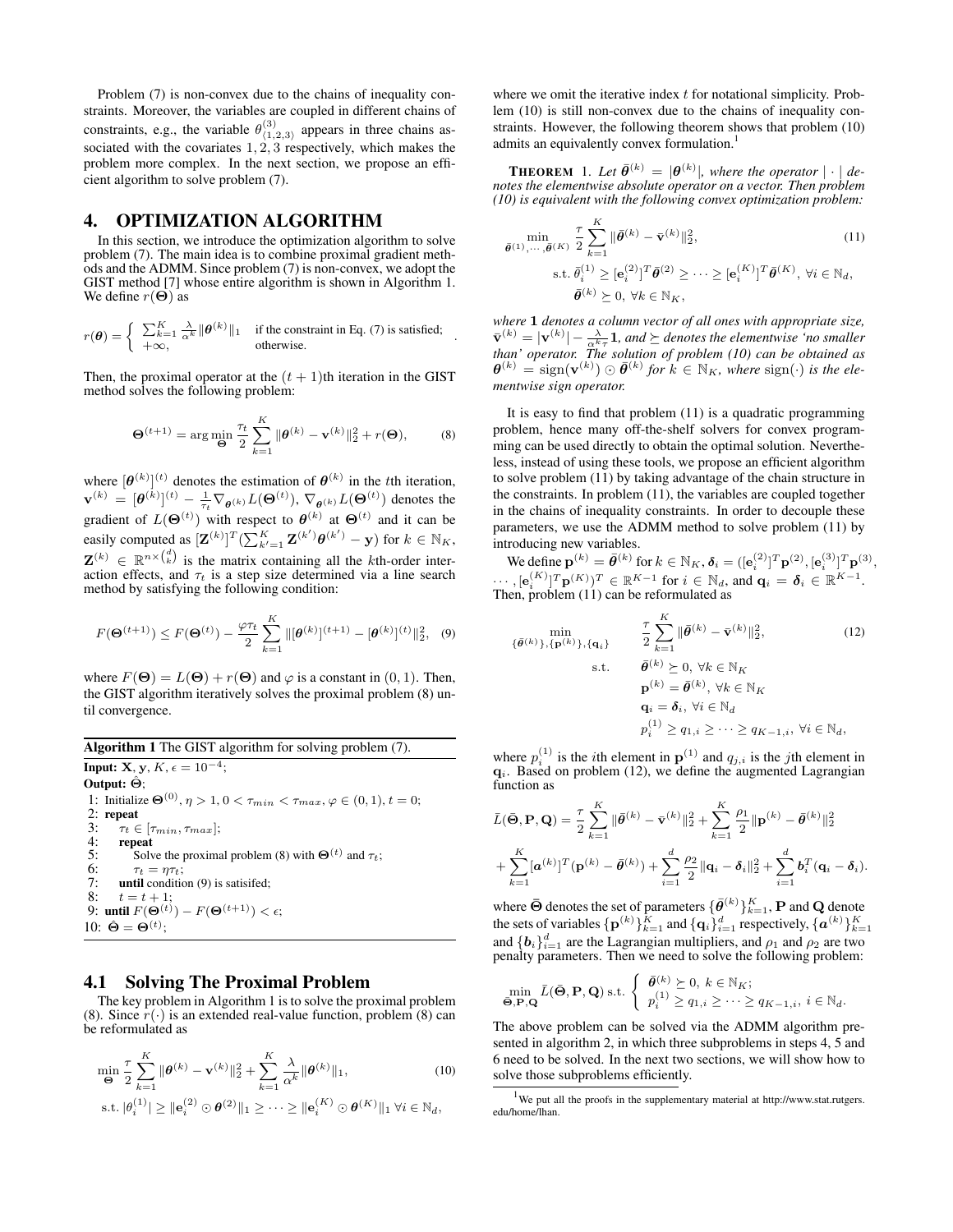#### Algorithm 2 The ADMM algorithm for solving problem (12).

Input:  $X, y, K$ ; Output: Θ; 1: Initialize  $\bar{\mathbf{\Theta}}^{(0)}$ ,  $\mathbf{Q}^{(0)}$  and  $\mathbf{A}^{(0)}$ ; 2: Set  $\rho = 0.1$  and  $t = 0$ ; 3: repeat<br>4: Solv 4: Solve  $\bar{\mathbf{\Theta}}^{(t+1)}$  with fixed  $\mathbf{P}^{(t)}$  and  $\mathbf{Q}^{(t)}$ ; 5: Solve  $\{ {\bf P}^{(t+1)} \setminus [{\bf p}^{(1)}]^{(t+1)} \}$  with fixed  $\bar{\bf \Theta}^{(t)}$ ,  ${\bf Q}^{(t)}$  and  $[{\bf p}^{(1)}]^{(t)}$ ; 6: Solve  $\mathbf{Q}^{(t+1)}$  and  $[\mathbf{p}^{(1)}]^{(t+1)}$  with fixed  $\bar{\mathbf{\Theta}}^{(t)}$ ,  $\{\mathbf{P}^{(t)}\backslash[\mathbf{p}^{(1)}]^{(t)}\};$ 7:  $[\boldsymbol{a}^{(k)}]^{(t+1)} = [\boldsymbol{a}^{(k)}]^{(t)} + \rho_1([\mathbf{p}^{(k)}]^{(t)} - [\bar{\boldsymbol{\theta}}^{(k)}]^{(t)})$  for  $k \in \mathbb{N}_K$ ;  $\mathbf{8:} \quad \mathbf{b}_{i}^{(t+1)} = \mathbf{b}_{i}^{(t)} + \rho_{2}(\mathbf{q}_{i}^{(t)} - \boldsymbol{\delta}_{i}^{(t)})$  for  $i \in \mathbb{N}_d$ ; 9:  $t = t + 1;$ 10: **until** Some convergence criterion is satisfied;

#### 4.2 Analytical Solutions in Steps 4 and 5

In step 4 of Algorithm 2, with fixed P and Q, the problem with respect to  $\bar{\Theta}$  can be rewritten as

$$
\min_{\bar{\boldsymbol{\Theta}}} \sum_{k=1}^{K} \|\bar{\boldsymbol{\theta}}^{(k)} - \frac{\tau \bar{\mathbf{v}}^{(k)} + \rho_1 \mathbf{p}^{(k)} + \boldsymbol{a}^{(k)}}{\tau + \rho_1} \|^2_2, \text{ s.t. } \bar{\boldsymbol{\theta}}^{(k)} \succeq 0,
$$
 (13)

which can be easily solved via the following analytical solution:

$$
[\bar{\boldsymbol{\theta}}^{(k)}]^* = \max\left(0, \frac{\tau \bar{\mathbf{v}}^{(k)} + \rho_1 \mathbf{p}^{(k)} + \mathbf{a}^{(k)}}{\tau + \rho_1}\right), \ \forall k \in \mathbb{N}_K. \tag{14}
$$

Given fixed  $\bar{\Theta}$ , Q and  $\mathbf{p}^{(1)}$ , the problem with respect to  $\mathbf{p}^{(2)}, \cdots$ ,  $\mathbf{p}^{(K)}$  corresponding to step 5 of Algorithm 2 can be decomposed into  $K - 1$  separable problems with the problem for  $p^{(k)}$  formulated as

$$
\min_{\mathbf{p}^{(k)}} \frac{1}{2} [\mathbf{p}^{(k)}]^T \mathbf{H}^{(k)} \mathbf{p}^{(k)} - [\mathbf{c}^{(k)}]^T \mathbf{p}^{(k)}, k = 2, \cdots, K,
$$
 (15)

where **I** is an identity matrix with appropriate size, the matrix  $\mathbf{E}^{(k)}$  $=(\mathbf{e}_1^{(k)},\mathbf{e}_2^{(k)},\cdots,\mathbf{e}_d^{(k)})\in\mathbb{R}^{\binom{d}{k}\times d}$ , and  $\mathbf{H}^{(k)},\mathbf{c}^{(k)}$  are defined as  $\mathbf{H}^{(k)} = \mathbf{I} + \mathbf{E}^{(k)}[\mathbf{E}^{(k)}]^T,$  $\mathbf{c}^{(k)}=\bar{\boldsymbol{\theta}}^{(k)}-\frac{1}{\tau}$  $\frac{1}{\rho_1} a^{(k)} + \sum_{i=1}^d$  $\begin{pmatrix} 1 \\ -1 \end{pmatrix}$  $\frac{1}{\rho_2}b_{k-1,i}+q_{k-1,i})\mathbf{e}_i^{(k)}.$ 

 $i=1$ 

Note that  $\mathbf{H}^{(k)}$  is positive definite (PD). Hence,  $\mathbf{H}^{(k)}$  is invertible and its inverse can be computed efficiently as  $[\mathbf{H}^{(k)}]^{-1}$  =  $\mathbf{I} - \mathbf{E}^{(k)}(\mathbf{I} + [\mathbf{E}^{(k)}]^T \mathbf{E}^{(k)})^{-1} [\mathbf{E}^{(k)}]^T$ , where the matrix inverse is actually taken on a  $d \times d$  matrix  $\mathbf{I} + [\mathbf{E}^{(k)}]^T \mathbf{E}^{(k)}$  instead of the original  $\binom{d}{k} \times \binom{d}{k}$  matrix  $\mathbf{H}^{(k)}$ . Then, the optimal solution of problem (15) can be computed as

$$
[\mathbf{p}^{(k)}]^* = [\mathbf{H}^{(k)}]^{-1} \mathbf{c}^{(k)}
$$
  
=  $\mathbf{c}^{(k)} - (\mathbf{E}^{(k)} (\mathbf{I} + [\mathbf{E}^{(k)}]^T \mathbf{E}^{(k)})^{-1}) (\mathbf{E}^{(k)}]^T \mathbf{c}^{(k)}).$  (16)

Moreover, given the data,  $\mathbf{E}^{(k)}(\mathbf{I} + [\mathbf{E}^{(k)}]^T \mathbf{E}^{(k)})^{-1} \in \mathbb{R}^{\binom{d}{k} \times d}$  is a constant matrix and so it can be computed only once and stored prior to the model learning. As a consequence, the analytical solution in Eq. (16) only takes  $O(d_k^{\binom{d}{k}})$  time complexity for each  $[\bar{\theta}^{(k)}]^{*}$ , which is almost *linear* with respect to the number of the kth-order interactions.

#### 4.3 Efficient Solution in Step 6

With fixed  $\bar{\mathbf{\Theta}}$  and  $\mathbf{p}^{(2)}, \cdots, \mathbf{p}^{(K)}$ , the problem w.r.t. **Q** and  $\mathbf{p}^{(1)}$ can be formulated as

$$
\min_{\mathbf{Q}, \mathbf{p}^{(1)}} \frac{\rho_1}{2} \|\mathbf{p}^{(1)} - (\bar{\boldsymbol{\theta}}^{(1)} - \frac{\mathbf{a}^{(1)}}{\rho_1})\|_2^2 + \frac{\rho_2}{2} \sum_{i=1}^d \|\mathbf{q}_i - (\boldsymbol{\delta}_i - \frac{\mathbf{b}_i}{\rho_2})\|_2^2
$$
\n
$$
\text{s.t. } p_i^{(1)} \ge q_{1,i} \ge \dots \ge q_{K-1,i}, \ \forall i \in \mathbb{N}_d. \tag{17}
$$

Problem  $(17)$  can be decomposed into d independent problems with the ith one formulated as

$$
\min_{\mathbf{q}_i, p_i^{(1)}} \frac{\rho_1}{\rho_2} \left( p_i^{(1)} - (\bar{\theta}_i^{(1)} - \frac{a_i^{(1)}}{\rho_1}) \right)^2 + \sum_{k=1}^{K-1} \left( q_{k,i} - (\delta_{k,i} - \frac{b_{k,i}}{\rho_2}) \right)^2
$$
\n
$$
\text{s.t. } p_i^{(1)} \ge q_{1,i} \ge \dots \ge q_{K-1,i},\tag{18}
$$

where  $\bar{\theta}_i^{(1)}$ ,  $a_i^{(1)}$  are the *i*th elements in  $\bar{\theta}^{(1)}$  and  $\alpha^{(1)}$  respectively, and  $\delta_{k,i}$ ,  $b_{k,i}$  are the kth elements in  $\delta_i$  and  $b_i$  respectively.

In problem (18), the chain of inequality constraints still exists. We first rewrite this problem into a more general formulation as

$$
\min_{\mathbf{s}} \sum_{k=1}^{K} \omega_k (s_k - u_k)^2 \quad \text{s.t. } s_1 \ge s_2 \ge \dots \ge s_K, \tag{19}
$$

where problem (18) is a special case of problem (19) by setting  $s =$  $(p_i^{(1)}, q_{1,i}, \cdots, q_{K-1,i})^T \in \mathbb{R}^K, \mathbf{u} = (\bar{\theta}_i^{(1)} - \frac{a_i^{(1)}}{\rho_1}, \delta_{1,i} - \frac{b_{1,i}}{\rho_2}, \cdots,$  $\delta_{K-1,i} - \frac{b_{K-1,i}}{\rho^2}$   $T \in \mathbb{R}^K$  and  $\boldsymbol{\omega} = (\frac{\rho_1}{\rho_2}, 1, \cdots, 1)^T \in \mathbb{R}^K$ .

In the following, we generalize our previous results in [8] to show that an efficient solution exists for problem (19). We first introduce two useful lemmas to reveal some interesting properties of problem (19).

LEMMA 1. *In problem (19), the following properties hold: (1) If*  $u_1 \geq u_2 \geq \cdots \geq u_K$ , then the optimal solution  $(s_1^*, s_2^*,$  $\cdots, s_K^*$  *is*  $(u_1, u_2, \cdots, u_K)$ ; (2) If  $u_1 \leq u_2 \leq \cdots \leq u_K$ , then *the optimal solution*  $(s_1^*, s_2^*, \cdots, s_K^*)$  *is*  $(u^*, \cdots, u^*)|_K$ *, where*  $u^* = \frac{\sum_{k=1}^K \omega_k u_k}{\sum_{k=1}^K \omega_k}$  and  $(u^*, \cdots, u^*)|_K$  denotes a sequence with  $K$ *identical elements* u ∗ *.*

**LEMMA** 2. *For any two sets of inputs*  $\{(u_1, \dots, u_l), (\omega_1, \dots, \omega_l)\}$  $\{\omega_l\}$  and  $\{(u_{l+1}, \dots, u_n), (\omega_{l+1}, \dots, \omega_n)\}$ , which define two instances of problem (19), if the optimal solutions for them are  $(u^*,$  $\cdots$ ,  $\dot{u}^*$ )|<sub>l</sub> and  $(\ddot{u}^*, \cdots, \ddot{u}^*)$ |<sub>n−l</sub> respectively, then we have: (1) If  $\dot{u}^* \geq \ddot{u}^*$ , the optimal solution for the problem defined by the con*catenated sequence*  $(u_1, \dots, u_l) \bowtie (u_{l+1}, \dots, u_n)$  *and concatenated weights*  $(\omega_1, \dots, \omega_l) \bowtie (\omega_{l+1}, \dots, \omega_n)$  *is*  $(\dot{u}^*, \dots, \dot{u}^*)|_l \bowtie$  $(i^*, \cdots, u^*)|_{n-l}$ ; (2) Otherwise, i.e.,  $u^* < u^*$ , the optimal so*lution for the problem defined by the concatenated sequence is*  $(u^*, \dots, u^*)|_n$ , where  $u^* = \frac{\sum_{i=1}^n \omega_i u_i}{\sum_{i=1}^n \omega_i}.$ 

Lemma 2 implies that we can immediately obtain the solution of problem (19) defined by the input  $(u_1, \dots, u_n)$  and  $(\omega_1, \dots, \omega_n)$ , if  $(u_1, \dots, u_n)$  is a concatenation from two sub-sequences and the optimal solutions corresponding to problems defined by the two sub-sequences have solutions with identical values. Therefore, based on Lemma 2, we devise Algorithm 3 to solve problem (19) with its optimality guaranteed by the following theorem.

**THEOREM** 2. *For problem* (19) defined by  $(u_1, \dots, u_K)$  and  $(\omega_1, \dots, \omega_K)$ , Algorithm 3 finds its optimal solution.

#### 4.4 Time Complexity

We analyze the time complexity of the whole optimization procedure for solving the GHSM model. We first discuss the time complexity of the inner most Algorithm 3. In Algorithm 3, step 1 only needs to scan the input sequence  $(u_1, \dots, u_K)$  once and thus it needs  $O(K)$  time. Although there exist two loops from step 3 to step 14, the maximum number of the concatenation operations in step 8 is  $M - 1$ . For the concatenation operation, according to Lemma 2, it only needs to compute the weighted average of the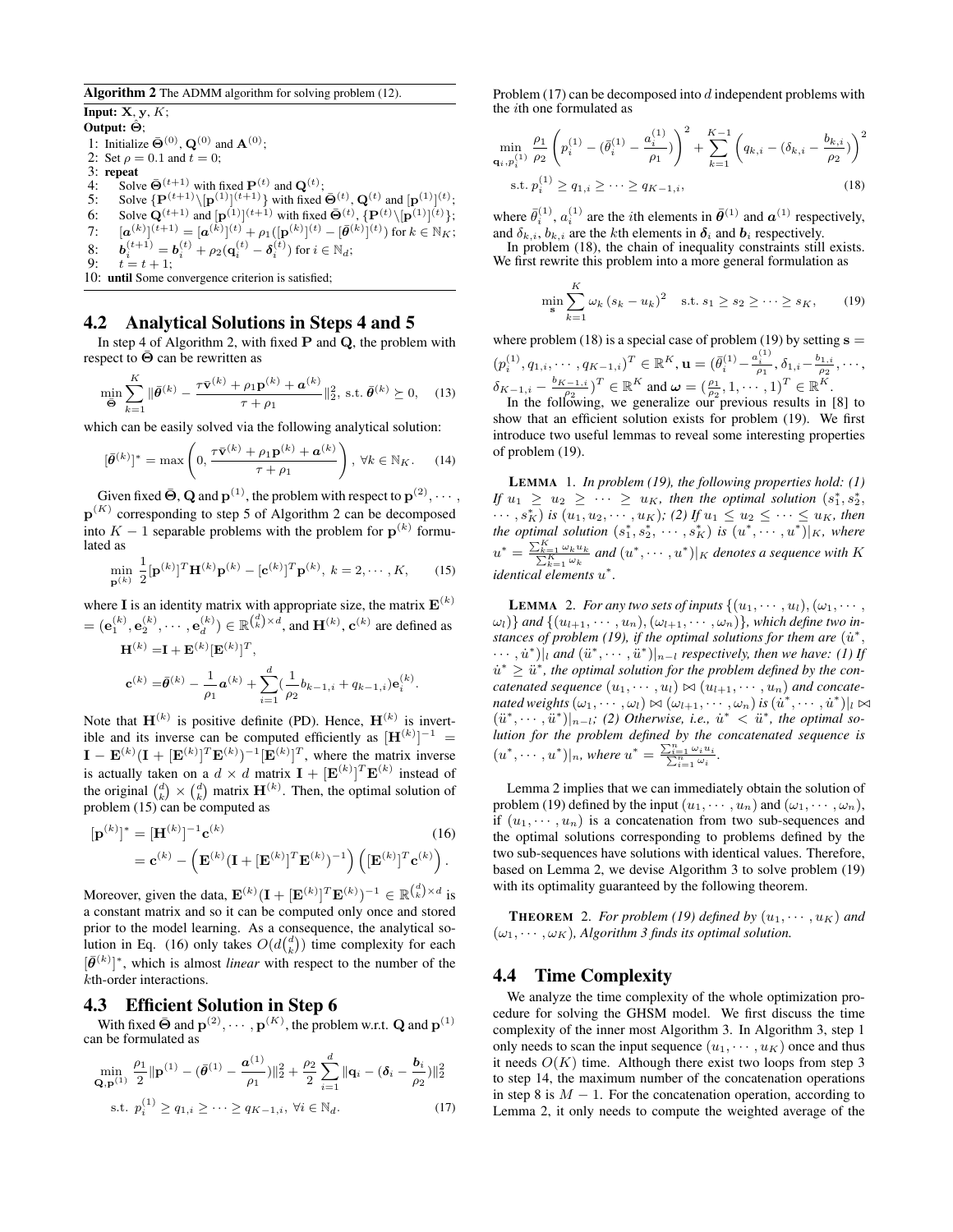#### Algorithm 3 The algorithm for solving problem (19).

**Input:**  $(u_1, \dots, u_K)$  and  $(\omega_1, \dots, \omega_K)$ ;

Output:  $(s_1^*, \cdots, s_K^*)$ ;

- 1: Scan  $(u_1, \dots, u_K)$  once to split it into M non-decreasing subsequences  $(t_1, \dots, t_M)$  and meanwhile split  $(\omega_1, \dots, \omega_K)$  accordingly. Then calculate the solutions for the problems defined by those sub-sequences and sub-weights based on Lemma 1;
- 2: Push  $t_1$  into a stack;
- 3: for  $m = 2 : M$  do<br>4: Push  $t_m$  into the
- 4: Push  $t_m$  into the stack;<br>5: while there are at least t
- 5: while there are at least two sequences in the stack do<br>6: Pop the first and second sequences from the stack
- Pop the first and second sequences from the stack and denote the solutions for their associated problems by  $\ddot{u}^*$  and  $\dot{u}^*$  separately;
- 7: if  $\dot{u}^* < \ddot{u}^*$  then
- 8: Concatenate the two sequences under the second condition in Lemma 2 and then push the concatenated sequence into the stack;
- 9: **else**<br>10: 1
- Push the two sequences back into the stack without any operation;
- 11: Break;<br>12: **end if**
- 12: end if<br>13: end while
- end while
- 14: end for
- 15: Concatenate the solutions of the sequences in the stack from bottom to top and output the concatenated solution;

entries in two sequences and we just need to record the weighted average and the sum of the weights in each sequence, making each concatenation operation cost  $O(1)$ . Since  $M \leq K$ , the complexity of Algorithm 3 is  $O(K)$ .

In Algorithm 2, solving the subproblem in step 4 by using Eq. (14) requires  $O\left(\sum_{k=1}^K {d \choose k}\right)$  time. The computation of step 5 by using the closed-form solution in Eq. (16) takes  $O\left(d\sum_{k=2}^{K} {d \choose k}\right)$ time. The computation in step 6 needs to execute Algorithm 3 for  $d$ times, and hence the time cost is  $O(dK)$ . Usually, we have  $K \ll d$ and hence  $dK < d\sum_{k=2}^K {d\choose k}$ . So the total time complexity of each iteration in Algorithm 2 is  $O\left(d\sum_{k=2}^K {d \choose k}\right)$ .

By assuming that Algorithms 1 and 2 need  $N_1$  and  $N_2$  iterations to converge respectively, the total time complexity for solving the GHSM model is  $O(N_1N_2d\sum_{k=2}^K {d \choose k})$ , which is almost *linear* with respect to the total number of interaction effects  $\sum_{k=2}^{K} {d \choose k}$ . In our experiments, we empirically find that both  $N_1$  and  $N_2$  are small when convergence. Hence, the overall algorithm for solving the GHSM model is very efficient. Moreover, according to Sections 4.2 and 4.3, the problems in steps 4, 5 and 6 of the ADMM algorithm can be decomposed into a number of independent problems, which can be parallelized to further improve the efficiency.

## 5. EXPERIMENTS

In this section, we empirically evaluate the proposed GHSM method and compare with a large number of the state-of-the-art methods for hierarchical sparse modeling. Specifically, the competitors include (1) Lasso [21], which is the sparse model using covariates only by applying the  $\ell_1$  penalty on the model coefficients; (2) All-Interactions Lasso (AIL- $k$ ), which is the sparse interaction model using up to the kth-order interactions based on the  $\ell_1$  penalty. We concatenate all the effects together to form a new data matrix and treat it as a Lasso problem; (3) weak hierNet (w-hierNet) [1], which is the HSM method using up to the 2ndorder interaction effects with the weak heredity, i.e., solving the problem in Eq. (5). Its R package 'hierNet' is available in 'CRAN'; (4) eWHL [12], which is an efficient implementation for the whierNet method proposed in [1]; (5) strong hierNet (s-hierNet) [1], which is the HSM method using up to the 2nd-order interaction effects with the strong heredity, i.e., solving the problem in Eq. (4). Its R package 'hierNet' is available in 'CRAN'; (6) FAMILY [9], which is a convex HSM model using up to the 2nd-order interaction effects with the strong heredity, where the sparsity is achieved by using the group lasso. Many methods [11, 16, 9, 22] have similar ideas and we select the FAMILY method as a representative. Its R package 'FAMILY' is available in 'CRAN'; (7) GHSM-k, which is the proposed GHSM models that can deal with up to the arbitrary kth-order interaction effects.

The experimental platform is a 64-bit machine with 2.2 GHz Intel Core i7 CPU and 16 GB memory.

#### 5.1 Synthetic Study

In this section, we conduct experiments on synthetic datasets.

#### *5.1.1 Settings*

To study different orders of interactions, we generate 3 synthetic datasets with the highest order being  $K = 3, 4, 5$  respectively. In all the datasets, the number of training samples  $n$  is set to 200 and the number of covariates  $d$  is 20. Each entry in the data matrix for training,  $\mathbf{X} \in \mathbb{R}^{n \times d}$ , is sampled from the standard normal distribution. The *k*th-order interaction matrix  $\mathbf{Z}^{(k)} \in \mathbb{R}^{n \times {d \choose k}}$  is then generated with its column indices following Table 1. The columns of **X** and  $\mathbf{Z}^{(k)}$ 's are normalized to have zero mean and unit variance.

In all the 3 datasets, we set the first half of the coefficients with respect to  $\boldsymbol{\theta}^{(1)}$  to be 1 and the rest to be 0. For the first dataset with  $K = 3$ , the indices of the non-zero coefficients in the second-order interactions are set to be  $\langle 1, 2 \rangle$ ,  $\langle 3, 4 \rangle$ ,  $\langle 5, 6 \rangle$ ,  $\langle 7, 8 \rangle$  and  $\langle 9, 10 \rangle$ , i.e., there are 5 non-zero coefficients in  $\theta^{(2)}$ . Similarly, we set the indices of the non-zero coefficients in the third-order interactions as  $\langle 1, 2, 3 \rangle$ ,  $\langle 2, 3, 4 \rangle$ ,  $\langle 4, 5, 6 \rangle$ ,  $\langle 5, 6, 7 \rangle$ ,  $\langle 7, 8, 9 \rangle$  and  $\langle 8, 9, 10 \rangle$ , i.e., 6 entries in  $\theta^{(3)}$  are non-zero. All the non-zero entries in  $\theta^{(2)}$  and  $\theta^{(3)}$  are set to 0.5. For the second dataset with  $K = 4$ , we keep the settings for the orders up to the third order as in the case  $K = 3$  and set the indices of the non-zero coefficients in the 4th-order interactions as  $\langle 1, 2, 3, 4 \rangle$ ,  $\langle 2, 3, 4, 5 \rangle$ ,  $\langle 5, 6, 7, 8 \rangle$  and  $\langle 6, 7, 8, 9 \rangle$ , leading to 4 non-zero coefficients in  $\theta^{(4)}$ . All the non-zero entries in  $\theta^{(4)}$ are also set to 0.5. For the third dataset with  $K = 5$ , we adopt the same settings for up to the fourth order as in the case  $K = 4$  and set the indices of non-zero coefficients in the 5th-order interactions as  $\langle 1, 2, 3, 4, 5 \rangle$  and  $\langle 2, 3, 4, 5, 6 \rangle$  with the corresponding entries having values of 0.5. It is easy to check that the above settings of the model coefficients satisfy the arbitrary-order heredity. Finally, the response vector **y** is constructed as  $\mathbf{y} = \sum_{k=1}^{K} \mathbf{Z}^{(k)} \boldsymbol{\theta}^{(k)} + \boldsymbol{\epsilon}$ where  $\mathbf{Z}^{(1)} = \mathbf{X}$  and  $\boldsymbol{\epsilon} \sim \mathcal{N}(\mathbf{0}, \mathbf{I}/4)$ . The statistic of the interaction effects used in the synthetic data is given in Table 3.

For all the methods in comparison, we choose their regularization parameters from a set  $\{0.1, 0.3, 0.5, 1, 3, 5, 10, 30, 50\}$  by using additional 200 data samples as a validation set. For the GHSM method, there is another regularization parameter  $\alpha$ , which is selected from a set  $\{1, 2, 10\}$ . To measure the performance of different methods, we use the sensitivity (Sen.) and the specificity (Spe.) [12], where non-zero entries in the corresponding coefficient vector are treated as positive and zero entries are negative, for each order of interactions to test the recovery performance on the model coefficients and use the root mean square error (RMSE) on a test set having 200 samples for each setting. For each setting, we repeat each configuration for 10 times and report the average results.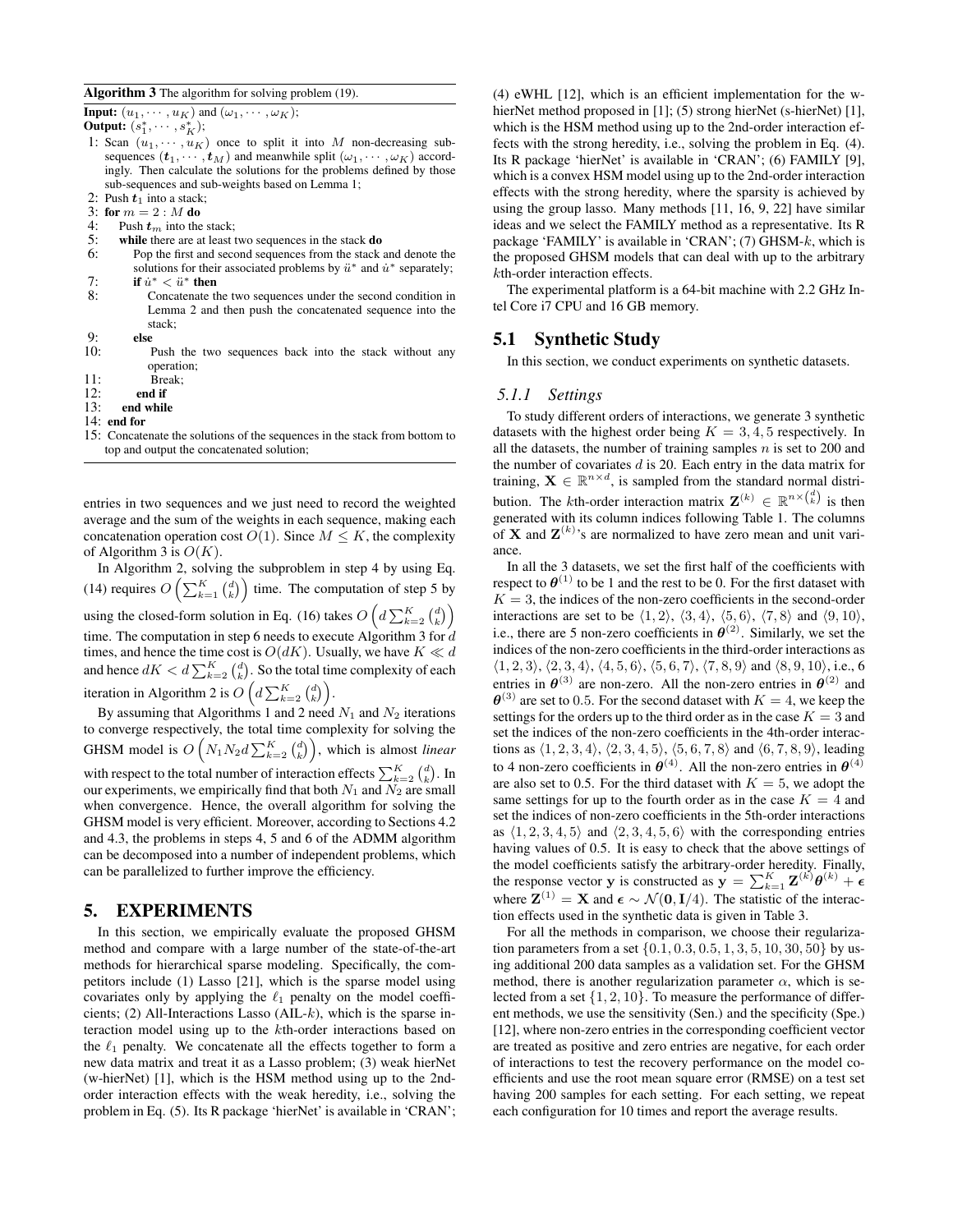Table 2: The recovery and prediction performance of different methods averaged over 10 repetitions on the synthetic data. '−' indicates the value is not available in the corresponding setting. Higher values of Sen. and Spe. indicates better recovery performance on non-zero and zero entries, respectively. The numbers in bold denote the best results.

|                                                         | Synthetic data 1: with up to the 3rd-order interactions |           |      |                           |      |              | Synthetic data 2: with up to the 4th-order interactions |                           |           |      |             |      |           |      |           |                   |
|---------------------------------------------------------|---------------------------------------------------------|-----------|------|---------------------------|------|--------------|---------------------------------------------------------|---------------------------|-----------|------|-------------|------|-----------|------|-----------|-------------------|
|                                                         |                                                         |           |      | Recovery on training data |      |              |                                                         | Recovery on training data |           |      |             |      |           |      |           |                   |
|                                                         |                                                         | 1st-order |      | 2nd-order                 |      | $3rd$ -order | Testing                                                 |                           | 1st-order |      | $2nd-order$ |      | 3rd-order |      | 4th-order | Testing           |
| Method                                                  | Sen.                                                    | Spe.      | Sen. | Spe.                      | Sen. | Spe.         | <b>RMSE</b>                                             | Sen.                      | Spe.      | Sen. | Spe.        | Sen. | Spe.      | Sen. | Spe.      | <b>RMSE</b>       |
| Lasso                                                   | 1.00                                                    | 0.86      |      |                           |      | -            | $2.910 \pm 0.283$                                       | 1.00                      | 0.87      |      |             |      |           |      | —         | $3.010 \pm 0.225$ |
| $AIL-2$                                                 | 1.00                                                    | 0.94      | 1.00 | 0.92                      |      | –            | $1.773 \pm 0.244$                                       | 1.00                      | 0.93      | 1.00 | 0.90        |      |           |      | –         | $2.006 \pm 0.308$ |
| w-hierNet                                               | 1.00                                                    | 0.85      | 1.00 | 0.95                      | -    | –            | $1.702 \pm 0.272$                                       | 1.00                      | 0.82      | 1.00 | 0.94        |      |           |      | —         | $1.929 \pm 0.290$ |
| eWHL                                                    | 1.00                                                    | 0.92      | 1.00 | 0.94                      | -    | –            | $1.718 \pm 0.241$                                       | 1.00                      | 0.88      | 1.00 | 0.95        |      |           |      | -         | $1.907 \pm 0.273$ |
| s-hierNet                                               | 1.00                                                    | 0.79      | 1.00 | 0.96                      |      | –            | $1.655 {\pm} 0.257$                                     | 1.00                      | 0.60      | 1.00 | 0.89        |      |           |      | —         | $1.868 \pm 0.267$ |
| <b>FAMILY</b>                                           | 1.00                                                    | 0.93      | 1.00 | 0.97                      |      | –            | 1.639±0.211                                             | 1.00                      | 0.83      | 1.00 | 0.92        |      |           |      | —         | $1.891 \pm 0.299$ |
| GHSM-2                                                  | 1.00                                                    | 0.97      | 1.00 | 0.99                      |      | –            | $1.672 \pm 0.214$                                       | 1.00                      | 0.88      | 1.00 | 0.99        |      |           |      | —         | $1.856 \pm 0.249$ |
| $AIL-3$                                                 | 1.00                                                    | 0.93      | 1.00 | 0.94                      | 0.81 | 0.96         | $1.027 \pm 0.224$                                       | 1.00                      | 0.88      | 1.00 | 0.86        | 0.95 | 0.90      |      | -         | $1.704 \pm 0.161$ |
| GHSM-3                                                  | 1.00                                                    | 0.98      | 1.00 | 0.97                      | 1.00 | 0.97         | $0.965 \pm 0.246$                                       | 1.00                      | 0.97      | 1.00 | 0.91        | 1.00 | 0.91      |      | —         | 1.506±0.168       |
| $AIL-4$                                                 |                                                         |           |      |                           |      |              |                                                         | 1.00                      | 0.95      | 1.00 | 0.94        | 0.93 | 0.96      | 0.85 | 0.98      | $1.484 \pm 0.226$ |
| GHSM-4                                                  |                                                         |           |      |                           |      |              |                                                         | 1.00                      | 0.96      | 0.98 | 0.86        | 0.92 | 0.91      | 0.93 | 0.99      | $1.333 \pm 0.271$ |
| Synthetic data 3: with up to the 5th-order interactions |                                                         |           |      |                           |      |              |                                                         |                           |           |      |             |      |           |      |           |                   |
| December on training data                               |                                                         |           |      |                           |      |              |                                                         |                           |           |      |             |      |           |      |           |                   |

|               | 1st-order |      | 2nd-order |      | 3rd-order |      | $4th$ -order |      | 5th-order |      | Testing           |
|---------------|-----------|------|-----------|------|-----------|------|--------------|------|-----------|------|-------------------|
| Method        | Sen.      | Spe. | Sen.      | Spe. | Sen.      | Spe. | Sen.         | Spe. | Sen.      | Spe. | <b>RMSE</b>       |
| Lasso         | 1.00      | 0.85 |           |      |           |      |              |      |           |      | $3.239 \pm 0.366$ |
| $AIL-2$       | 1.00      | 0.95 | 1.00      | 0.88 |           |      |              |      |           |      | $2.279 + 0.398$   |
| w-hierNet     | 1.00      | 0.83 | 1.00      | 0.94 |           |      |              |      |           |      | $2.157 + 0.388$   |
| eWHL          | 1.00      | 0.90 | 1.00      | 0.95 |           |      |              |      |           |      | $2.111 \pm 0.372$ |
| s-hierNet     | 1.00      | 0.46 | 1.00      | 0.89 |           |      |              |      |           | —    | $2.083 \pm 0.398$ |
| <b>FAMILY</b> | 1.00      | 0.78 | 1.00      | 0.90 |           |      |              |      |           |      | $1.979 \pm 0.361$ |
| GHSM-2        | 1.00      | 0.86 | 1.00      | 0.95 |           |      |              |      |           |      | $2.081 \pm 0.336$ |
| $AIL-3$       | 1.00      | 0.82 | 1.00      | 0.85 | 0.92      | 0.88 |              |      |           |      | $2.087 \pm 0.280$ |
| GHSM-3        | 1.00      | 0.94 | 1.00      | 0.92 | 0.95      | 0.93 |              |      |           |      | $1.907 \pm 0.326$ |
| $AIL-4$       | 1.00      | 0.84 | 1.00      | 0.89 | 0.90      | 0.94 | 0.70         | 0.97 |           |      | $1.835 \pm 0.296$ |
| GHSM-4        | 1.00      | 0.88 | 1.00      | 0.89 | 0.88      | 0.92 | 0.88         | 0.98 |           |      | $1.813 \pm 0.369$ |
| $AIL-5$       | 1.00      | 0.61 | 1.00      | 0.68 | 0.92      | 0.84 | 0.58         | 0.96 | 0.25      | 0.99 | $2.074 \pm 0.327$ |
| GHSM-5        | 1.00      | 0.91 | 1.00      | 0.81 | 0.65      | 0.96 | 0.78         | 0.98 | 0.80      | 0.99 | $1.793 \pm 0.377$ |

Table 3: The statistic of the effects in the synthetic study. '#' indicates 'the number of'.

|             | $\mathbf{C}$ <sup>1</sup><br>1 O L | 2nd | 2rd |  |
|-------------|------------------------------------|-----|-----|--|
| effects     |                                    | 190 | 40  |  |
| # non-zeros | 10                                 | ٠   |     |  |

#### *5.1.2 Results and Analysis*

The detailed results are shown in Table 2. The compared methods can be divided into 5 groups, i.e., {Lasso}, {AIL-2, w-hierNet, eWHL, s-hierNet, FAMILY, GHSM-2}, {AIL-3, GHSM-3}, {AIL-4, GHSM-4} and {AIL-5, GHSM-5}, according to the highest order of interactions that they can handle. From the results, we have several observations: (1) All the methods in comparison can correctly detect the useful covariates, since all the Sen. values in the column for the 1st-order interactions are 1's. Similar results are also observed for the 2nd-order interaction models; (2) In each synthetic dataset, the GHSM method has better recovery performance for different orders of interactions compared with other methods; (3) The prediction performance of each method is usually proportional to its capacity. That is, the methods that can learn higherorder interactions will achieve lower RMSE for prediction; (4) In all the three datasets, the GHSM method always has the best prediction performance and it significantly outperforms the Lasso and the existing second-order interaction models; (5) In the third synthetic dataset, the AIL-5 method performs even worse than the AIL-4 method. One possible reason is that the AIL method does not capture the sparse heredity structure, making it hardly detect the correct higher-order interactions. One evidence is that the AIL-5 method only recovers 58% and 25% of the correct 4th and 5th order interactions, respectively, while our GHSM-5 method achieves 78% and 80%.

The synthetic study demonstrates that as long as significant highorder interaction effects exist in the data, the high-order interaction methods will have better performance compared with the conventional second-order interaction methods, and the proposed GHSM method with high-order interactions can learn the sparse heredity structure and accurately detect those interactions, leading to improved prediction performance.

## 5.2 H3N2 Influenza A Virus Data

In this section, we study the application of the GHSM method on the antigenic sites identification problem.

### *5.2.1 Settings*

Seasonal influenza A viruses pose great threats to public health, while the vaccination is the primary way to reduce this risk. An effective vaccination program requires an antigenic match between circulating viruses and vaccine strains to be used, and hence a timely identification of emerging influenza virus antigenic variants is critical to the success of influenza vaccination programs. Recent studies have suggested that multiple interactive antigenic sites mutations will significantly enhance the antigenic drift of the influenza viruses to new variants [17, 10, 23]. However, discovering the important interactive patterns among the antigenic sites is not trivial.

In this problem, each site is treated as a covariate of the antigenic distances which are the responses, hence identifying interactive patterns among multiple antigenic sites can be formulated as an interaction model. Here we apply the proposed GHSM method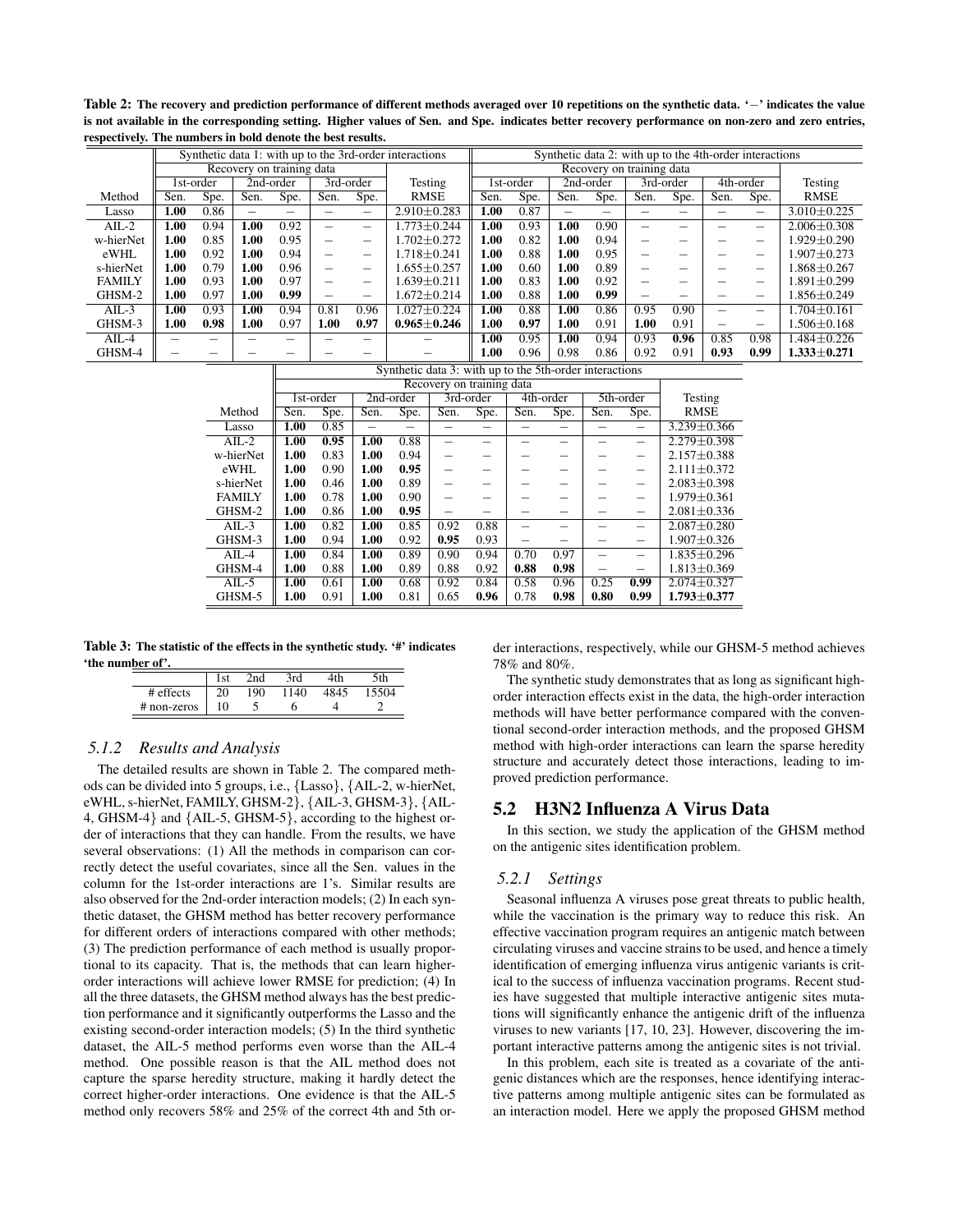to identify interactive antigenic sites on an influenza H3N2 virus dataset  $[20, 23]$ .<sup>2</sup> This dataset collects the results from the hemagglutination inhibition (HI) assays, which is a matrix recording the reaction values between 192 viruses in rows and a number of test serums in columns. The 192 H3N2 influenza A viruses are collected during year 2004 to 2007. These reaction values in the HI matrix describe the virus antigenicities, and the Euclidian difference between the reaction values of two viruses describes the antigenic distance between them. A large antigenic distance may induce an antigenic drift and sometimes cause influenza outbreaks due to viral escape from existing immunity. Therefore, accurately predicting the antigenic distances among viruses is a fundamental task. In this dataset, for each virus, its hemagglutinin (HA) protein sequence, i.e., a sequence of amino acid sites (covariates) that are responsible for antigenic changes, is also collected. The number of amino acid sites in the HA sequence of each virus is  $d = 329$ . By comparing the sites in any two HA sequences, we could obtain a difference vector, in which the unchanged positions have zero values and the mutated positions have integer values between 1 and 5, which is computed via the pattern-induced multi-sequence alignment (PIMA) scheme [20, 23]. Then, each pairwise difference vector is treated as a data sample in the data matrix X, and each pairwise antigenic distance obtained from the HI reaction values is used as a response value in the target y. So there are a total number of  $\binom{192}{2} = 18336$  samples.

| Table 4: Statistics of the influenza virus data. |      |        |           |             |  |  |  |  |  |  |  |
|--------------------------------------------------|------|--------|-----------|-------------|--|--|--|--|--|--|--|
|                                                  | 1st  | 2nd    | 3rd       | 4th         |  |  |  |  |  |  |  |
| # effects                                        | 329  | 53.956 | 5.881.204 | 479.318.126 |  |  |  |  |  |  |  |
| # valid effects                                  | 329  | 4368   | 37.857    | 157.462     |  |  |  |  |  |  |  |
| rate                                             | 100% | 8.1%   | 0.64%     | 0.03%       |  |  |  |  |  |  |  |
| # samples                                        |      |        | 18.336    |             |  |  |  |  |  |  |  |

Since there are 329 features, the number of interaction effects increases drastically with respect to the order. Table 4 gives statistics of the effects in this data. When we consider the 3rd- and 4th-order interactions, the dimension of the entire feature space is around hundreds of millions, which leads to heavy computational demand. Fortunately, in each data sample, we find that only few mutated positions have non-zero values and hence the data matrix  $X$  is sparse. As a consequence, a large number of the interaction effects are useless zero vectors since they are obtained via the product among sparse inputs and we can eliminate them before learning. The number of valid effects for each order is given in Table 4. Here we focus on up to the 4th-order interactions since higher-order interactions cannot bring too much performance improvement.

The entries in **X** and  $\mathbf{Z}^{(k)}$ 's are normalized into [0, 1] and each entry in  $y$  is log-transformed and normalized into  $[0, 1]$  as well. The regularization parameters for different methods are selected from a set  $\{10^{-5}, 10^{-4}, \cdots, 10^{3}\}$  via the 5-fold cross validation. The parameter  $\alpha$  in GHSM methods is chosen in the same way as that in the synthetic data. We randomly split the dataset into a training set and a test set by varying the training ratio from 10% to 90% at an interval of 20%. Each setting is repeated for 10 times. We report both the predictive RMSE on the test set and the running time for all the methods.

### *5.2.2 Results and Analysis*

The predictive RMSE's for different methods are presented in Table 5. From the results, we observe that all the interaction models remarkably outperform the Lasso method, implying that incorporating the feature interactions is important in this dataset. Different from the synthetic case, the AIL methods do not show much

improvement over the Lasso and this is possibly because the AIL methods can not make use of the sparse heredity structure and the interactions among the antigenic sites are much more complex than the synthetic case. For the second-order interaction models, the strong heredity based methods, i.e., the s-hierNet, FAMILY, and GHSM-2, show better performance than the weak heredity based methods including the w-hierNet and eWHL methods. This could be an evidence that the strong heredity structure is more useful for this problem. Similar to the results in the synthetic case, the GHSM method with higher-order interactions obtain more accurate prediction results and the GHSM-4 method performs the best in all settings.

In addition to the RMSE, we also provide visualizations for the prediction results of different methods via the antigenic cartography, which is an approach to visualize the virus antigenic evolution process on a 2D/3D space by using the antigenic distance among the viruses and has been widely used for virus antigenicity explanation since its first use by [18]. The idea in the antigenic cartography is to utilize the multi-dimensional scaling technique to obtain the coordinates of each virus on a 2D/3D space given the antigenic distance among them. We plot the embedding results in Fig. 2 when the training rate is 10% and use the predicted antigenic distance to reconstruct the cartography of all the viruses. In Fig. 2(a), the cartography using the true antigenic distance among the viruses is plotted in a 2D space, where each circle represents a virus and all the 192 viruses are divided into four different groups according to the year of their appearance. Figs. 2(b)-2(h) show the cartographies of different methods respectively. Since the cartographies of the AIL methods are similar to that of the Lasso and the eWHL and w-hierNet methods are two solutions of the same model, we omit their cartographies. By comparing with Fig. 2(a), we observe that the Lasso method can hardly reconstruct the antigenic distances among the viruses. The second-order interaction models including the w-hierNet, s-hierNet, FAMILY and GHSM-2 methods show clearer reconstruction but the viruses in different years are still hard to be distinguished. The group structure in the cartographies of the GHSM-3 and GHSM-4 methods is much better than others, which can be confirmed by the Pearson correlation coefficients reported in Fig. 2.

One advantage of the GHSM method is that we can identify important high-order interactions based on the model parameters. Specifically, we take the 4th-order interactions learned from the GHSM-4 method for example to see which 4th-order interactions are detected by the algorithm. We sort the magnitude of the coefficients for the 4th-order interactions in a descending order and then select the top 5 interactions, which are  $\langle 157, 159, 242, 246 \rangle$ ,  $(186, 193, 242, 246), (94, 145, 189, 219), (145, 189, 198, 219)$  and  $(94, 145, 189, 198)$ . It is well-known in the H3N2 virus antigenicity analysis that there are 135 important antigenic sites out of the total 329 positions identified as the antibody binding sites, since these sites locate at the surface of the H3N2 virus protein structure and they are more likely to react with the sera. These antibody binding sites are further divided into 5 binding areas A-E according to their locations. Promisingly, we find that all of these detected positions in the 4th-order interactions belong to the binding areas. More interestingly, when we tag the binding areas for these sites in the selected interactions, we get the following patterns:  $\langle B, B, \rangle$ D, D,  $\langle B, B, D, D \rangle$ ,  $\langle E, A, B, D \rangle$ ,  $\langle A, B, B, D \rangle$  and  $\langle E, A, B, B \rangle$ , respectively, from which we see that the antigenicity of the H3N2 virus is more likely to be controlled by the interactions among the sites in different binding regions simultaneously instead of in the same binding region. This observation is reasonable since multiple sites from different binding areas can accurately capture the 3D

<sup>2</sup> http://sysbio.cvm.msstate.edu/research/resources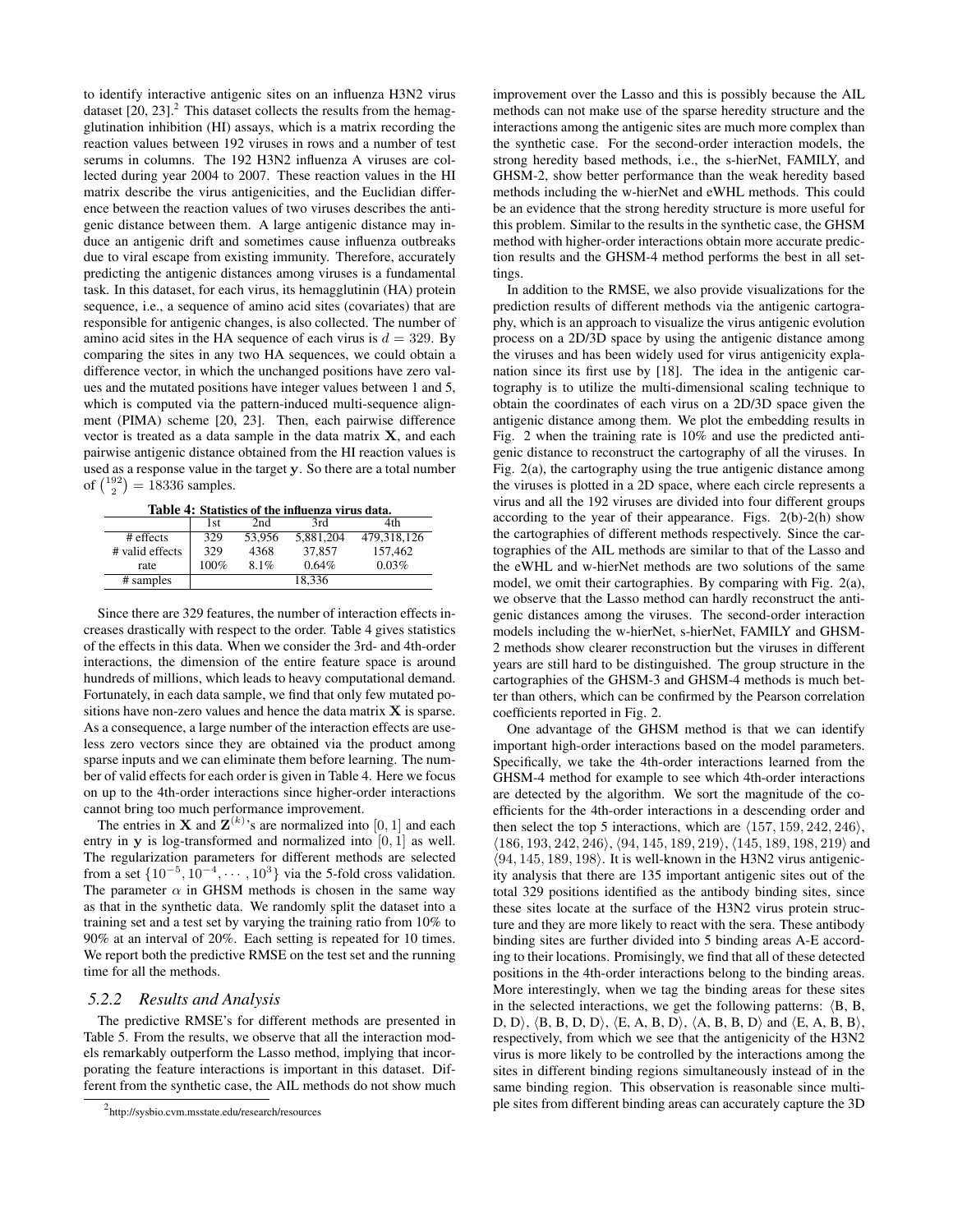

Figure 2: Cartographies of the prediction results of different methods when using 10% samples for training. The number in each bracket of figures (b)-(h) denotes the Pearson correlation coefficient between the true coordinates and the coordinates obtained from each method.

Table 5: The predictive RMSE's on the influenza virus data. '–' indicates that the corresponding algorithm does not return a result after running over 5 hours. The numbers in bold face denotes the best results.

| <b>Training</b> | Covariates          |          |                     |                              |                   | Up to 2nd-order interactions |                              |                     |                     |
|-----------------|---------------------|----------|---------------------|------------------------------|-------------------|------------------------------|------------------------------|---------------------|---------------------|
| Rate            | Lasso               |          | $\text{AIL-2}$      | w-hierNet                    |                   | eWHL                         | s-hierNet                    | <b>FAMILY</b>       | $GHSM-2$            |
| $10\%$          | $0.3938 + 0.0076$   |          | $0.3648 + 0.0150$   | $0.2025 + 0.0011$            |                   | $0.2024 + 0.0023$            | $0.1869 + 0.0040$            | $0.1823 + 0.0029$   | $0.1887 + 0.0018$   |
| 30%             | $0.3914 \pm 0.0038$ |          | $0.3622 + 0.0056$   | $0.2018 + 0.0019$            |                   | $0.2021 + 0.0010$            | $0.1855 + 0.0016$            | $0.1818 \pm 0.0016$ | $0.1884 + 0.0014$   |
| 50%             | $0.3935 + 0.0020$   |          | $0.3625 + 0.0027$   | $0.2013 + 0.0013$            |                   | $0.2019 + 0.0009$            | $0.1844 + 0.0040$            |                     | $0.1875 + 0.0014$   |
| 70%             | $0.3927 + 0.0011$   |          | $0.3634 + 0.0022$   | $0.1989 + 0.0024$            |                   | $0.2015 + 0.0013$            | $0.1835 + 0.0024$            |                     | $0.1873 \pm 0.0022$ |
| $90\%$          | $0.3926 \pm 0.0027$ |          | $0.3629 \pm 0.0024$ | $0.1958 \pm 0.0011$          |                   | $0.2013 \pm 0.0022$          | $0.1815 \pm 0.0018$          |                     | $0.1868 \pm 0.0022$ |
|                 |                     | Training |                     | Up to 3rd-order interactions |                   |                              | Up to 4th-order interactions |                     |                     |
|                 |                     | Rate     | $AIL-3$             |                              | $GHSM-3$          | $ATL-4$                      | GHSM-4                       |                     |                     |
|                 |                     | 10%      | $0.3655 \pm 0.0143$ |                              | $0.1742 + 0.0014$ | $0.3658 + 0.0163$            | $0.1737 + 0.0013$            |                     |                     |
|                 |                     | 30%      | $0.3638 + 0.0066$   | $0.1735 + 0.0007$            |                   | $0.3642 + 0.0065$            | $0.1725 + 0.0013$            |                     |                     |
|                 |                     | 50%      | $0.3641 + 0.0031$   |                              | $0.1733 + 0.0015$ | $0.3635 + 0.0034$            | $0.1714 + 0.0011$            |                     |                     |
|                 |                     | 70%      | $0.3640 + 0.0022$   |                              | $0.1732 + 0.0013$ | $0.3636 + 0.0025$            | $0.1718 + 0.0015$            |                     |                     |
|                 |                     | 90%      | $0.3620 + 0.0022$   | $0.1723 + 0.0031$            |                   | $0.3631 \pm 0.0029$          | $0.1697 + 0.0039$            |                     |                     |

structure (shape) of the virus. Fig. 3 shows the 3D structure of these binding areas with the sites from the selected interactions. So far, all of the above analysis is considerably useful in influenza vaccine strain selection, and it can significantly reduce the human labor efforts for serological characterization and will increase the probability of correct influenza vaccine candidate selection.

Moreover, we compare the training time of different HSMs on the entire influenza virus dataset and report in Table 6. For the 2ndorder HSM, the strong heredity based methods, i.e., the s-hierNet and FAMILY, are computationally much more expensive than the weak heredity based methods such as the w-hierNet and eWHL. The FAMILY method fails to give the solution in reasonable time. Actually, the FAMILY method is computationally intractable even when using only 50% of the samples for training (refer to Table 5). The eWHL method is very efficient since it is specifically designed for the w-hierNet model. The proposed GHSM-2 method, a strong heredity based method, is much more efficient than the s-hierNet and FAMILY methods and comparable with the eWHL algorithm. By increasing the order of interactions, the GHSM-3

and GHSM-4 methods are still very efficient compared with the w-hierNet, s-hierNet and FAMILY methods, while it has much better performance than those methods.

### 6. CONCLUSION

In this paper, we proposed a generalized hierarchical sparse model to learn arbitrary-order interactions contained in the data via the proposed arbitrary-order heredity structure. To solve the objective function in the GHSM, an efficient algorithm was developed by decoupling the variables in the complex constraint and all the subproblems have efficient analytical solutions. Empirical evaluations on both synthetic problems and the antigenic sites identification problem in the influenza virus data show impressive effectiveness and efficiency of the proposed GHSM. Importantly, the GHSM method can reveal interesting interaction patterns in the influenza virus data where the patterns are well explained and validated by the biological knowledge.

When considering high-order interactions, if the data matrix are not sparse like the influenza virus data, the number of high-order